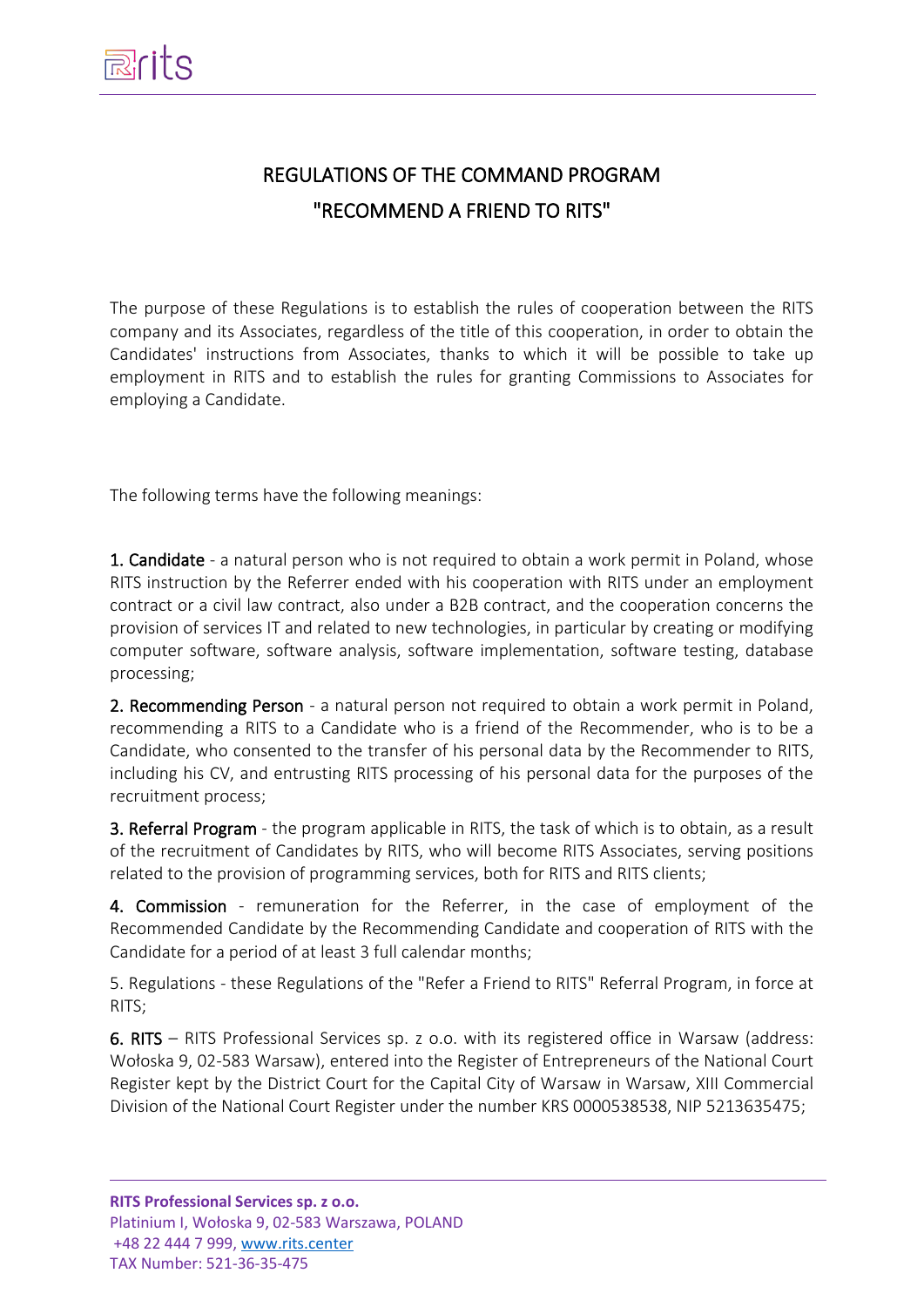7. Associate - Referrer who is a natural person cooperating with RITS under an employment contract or a civil law contract, also having the status of an entrepreneur, recommending RITS Candidate.

### I. SUBJECT OF THE COMMAND PROGRAM

1. The Referral Program aims to increase the number of valuable RITS associates by transferring the CV of the Referrer's friend who is a potential Candidate for cooperation with RITS.

2.If the Candidate is established or employed and will be an active collaborator of RITS for a period of 3 consecutive calendar months (i.e. he will actually provide work or services to RITS or RITS clients, and his absence during this period will not be more than 10 business days), the Referrer will receive a commission:

a) PLN 2,000 gross, but without the tax on goods and services, for recommending a Candidate for the position of "junior", which should be understood as a person who has:

• 0-1.5 years of experience;

• basic knowledge of the programming language and the framework dedicated to it in the company or for specific projects;

• English at a communicative level, which will allow him to view the technical documentation;

• work largely under the supervision of older teammates;

b) PLN 4,000 gross, but without VAT, for recommending a Candidate for the position of "mid", which should be understood as a person who has:

- 2-3.5 years of experience;
- works mostly independently with little supervision;
- has the ability to independently solve technical problems;

• has the ability to set tasks for himself based on the business goals of the project;

- they can work independently and in a team, and even manage a small team;
- supervises the work of younger colleagues;
- has the initiative to solve various problems and make design decisions;
- English at a communicative level, which will allow him to view the technical documentation;

• communicates with the client about the assumptions and best solutions for the project;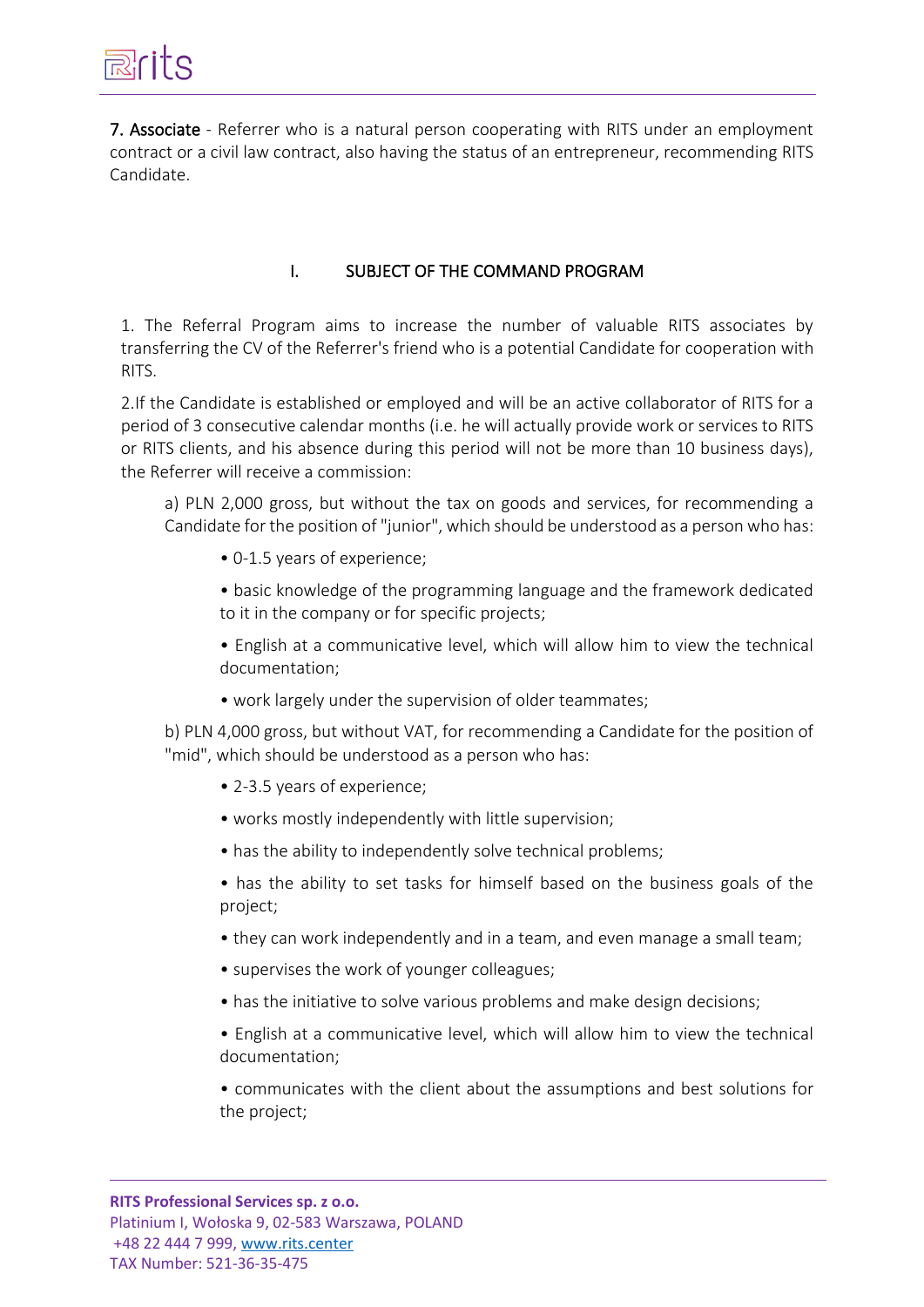• is constantly developing and is up to date with technological novelties.

c) PLN 6,000 gross, but without VAT, for recommending a Candidate for the position of "senior", which should be understood as a person who has:

- 4-8 years of experience;
- works independently on very complex projects, often several at a time;
- leads large teams and supports them with their knowledge and experience;

• has the ability to effectively delegate tasks between team members in accordance with their skills and project assumptions;

- supervises the work of junior developers;
- has a broad view of the product with an emphasis on further development opportunities;
- makes decisions strategic for the project;
- English at a communicative level, which will allow him to view the technical documentation;
- is in contact with customers and discusses with them the best technological solutions to achieve business goals.

3. The amount of the Commission is determined on the basis of the experience of the recommended Candidate, the decisive factor is the type of position at which the Candidate was finally employed, i.e. for a Candidate recommended for the position of "mid" finally employed in the position of "senior", the commission due is as for the position "senior".

4. If different people apply for the same Candidate, the Commission will be awarded the Commission who recommended the Candidate first.

5. If the Candidate is already registered in the RITS candidate database, from a source other than the recommendation by the Recommender, the Commission is due unless the Candidate has participated in RITS recruitment processes in the last 6 months.

6. The Candidate's recommendation is valid for 24 months from the date of sending the CV by the Recommender and registering the CV in the RITS database of candidates. After this deadline, in the case of establishing cooperation or employing a recommended person, the commission for the recommendation will not be granted.

#### II. RULES FOR PARTICIPATION IN THE COMMAND PROGRAM

1. Every natural person who is not required to obtain a work permit in Poland has the right to participate in the Referral Program and has the right to submit any number of Candidates. The above does not apply to members of the RITS board and persons employed in managerial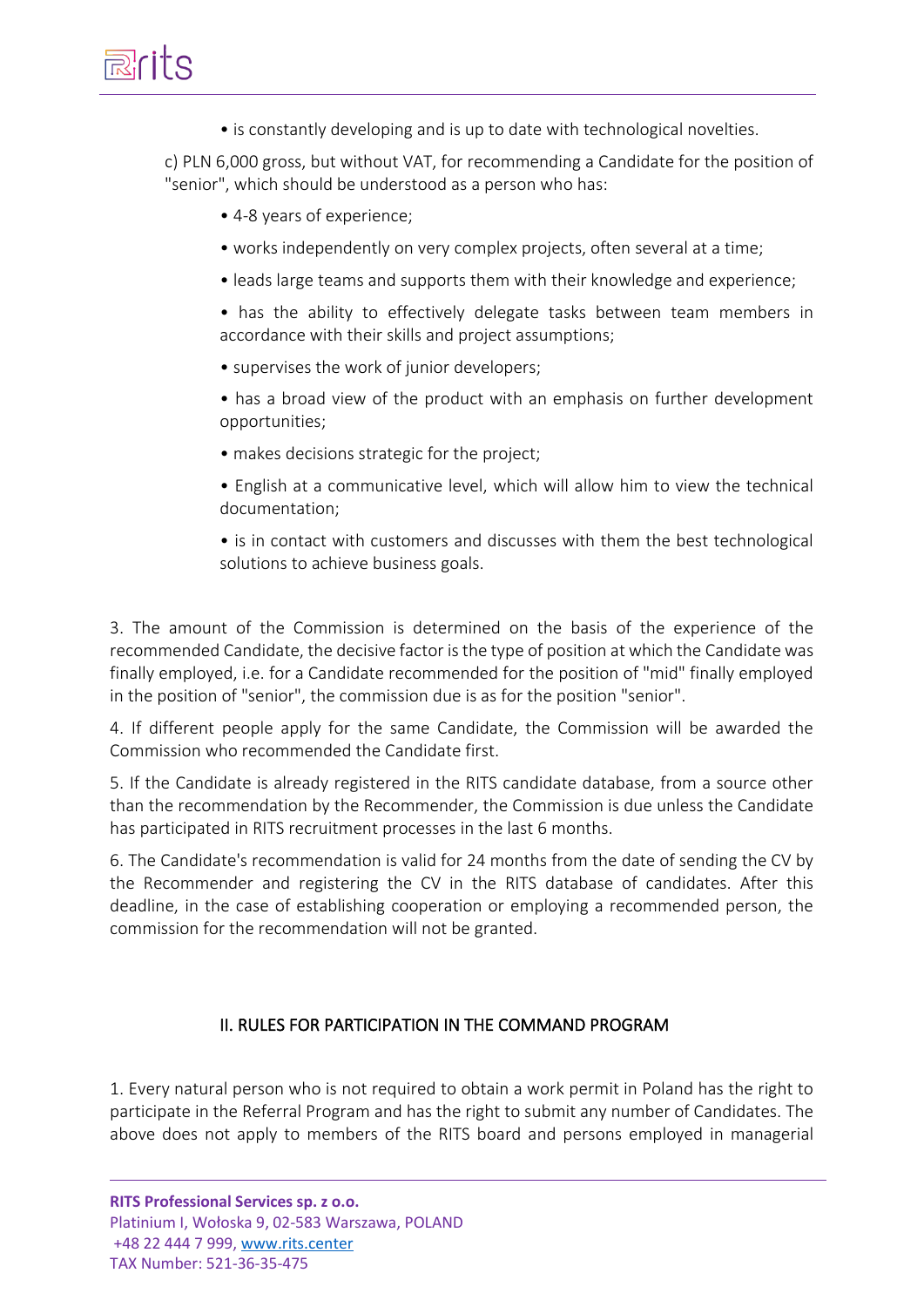

positions, as well as persons involved in the process of offering candidates to the client, regardless of the form of their cooperation with RITS, who cannot participate in the Referral Program.

2. By taking part in the Referral Program, you accept the Regulations.

3. To participate in the Referral Program, complete all fields of the application form and send your friend's CV via the application form at www.rits.center/system-polecen. In the form, complete the required fields and attach the Candidate's CV in order to send the recommendation, as well as mark the required consents and declarations, which is a prerequisite for his successful application of the Candidate and joining the Recommendation Program.

4. The Recommending Person is obliged to obtain prior consent of the Candidate on his recommendation as part of the Referral Program, as well as the Candidate's consent to entrust RITS with the processing of the Candidate's personal data for recruitment purposes, which is confirmed in the application form and is a prerequisite for his effective submission and accession to the Referral Program. . In the event that the Candidate does not know that his CV was sent by the Associate, did not consent to it or did not consent to the processing of his personal data, the Commission will not be due.

5. After submitting the Candidate's application, a message will be sent to the Candidate (in a copy to the Recommender) informing about his / her application, and the Candidate will be asked by RITS to grant the necessary consents to the processing of personal data for recruitment purposes or to confirm the consents given by the Recommender. If consent is not given within 21 days, the Candidate will not be a participant in RITS recruitment programs, and his data will be permanently deleted.

#### III. PAYMENT OF COMMISSION.

1. The commission is paid once, after the recommended by the Recommending Candidate has worked the minimum period specified in point I.2.

2. The decision on meeting the conditions of the Regulations entitling the Recommender to receive a commission is taken by RITS, informing the Recommender about it immediately.

3. If the Referrer is an Associate, the Commission will be paid:

a) if the referring Associate is employed under a contract of employment - as a one-off bonus, where the amount of the Commission is the gross amount;

b) if the referring Associate is employed under a civil law contract - as a commission for the provision of brokerage services, where the amount of the Commission is a gross amount;

c) if the referring Associate is an entrepreneur, cooperating on the basis of a B2B contract - as a commission for the provision of brokerage services, where the amount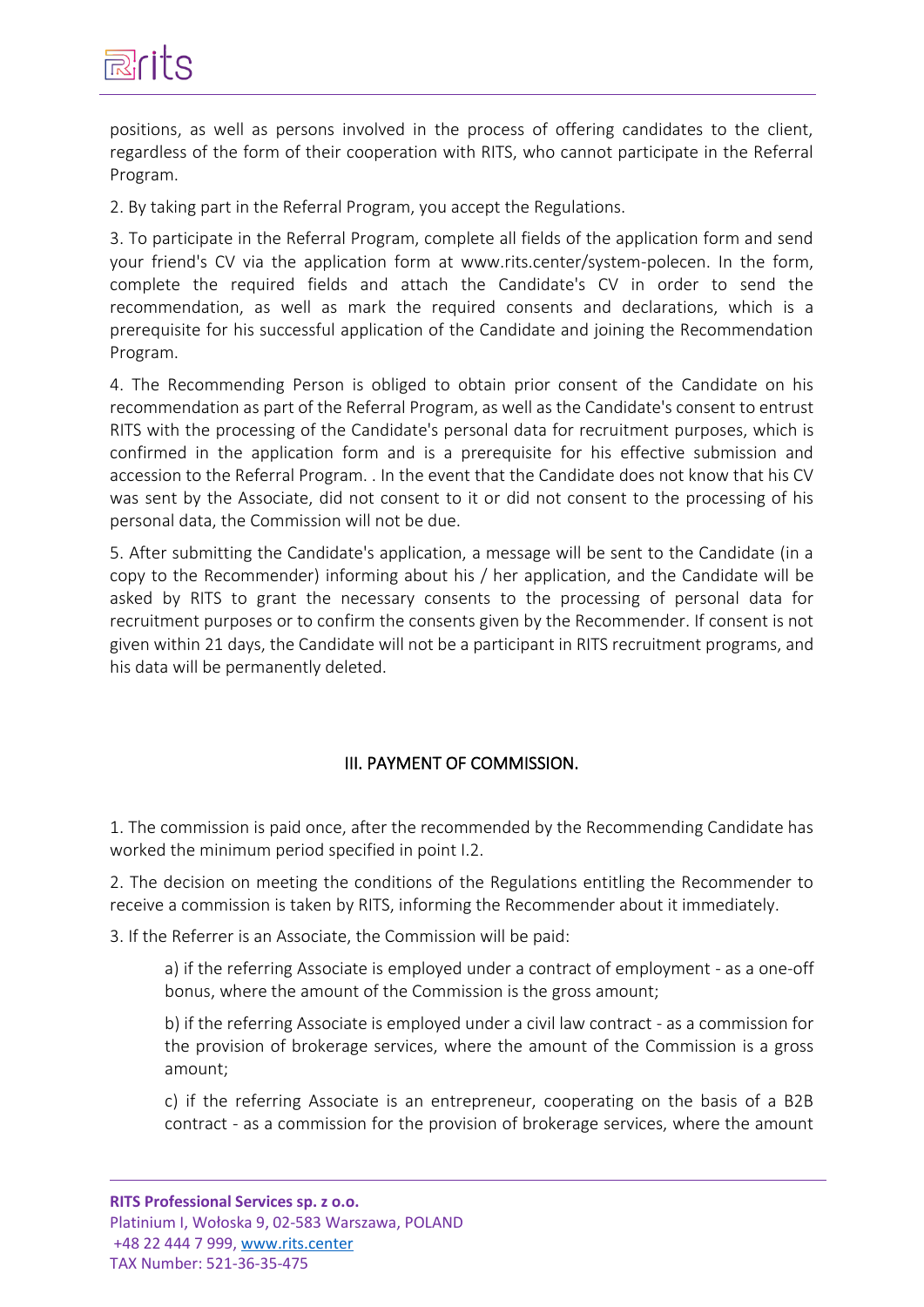of the Commission is a gross amount, to which the value added tax will be added, if the Associate is an active taxpayer of this tax

4. The commission will be paid by the end of the month following the calendar month in which the conditions for its calculation and payment have been met. Co-workers with the status of entrepreneurs will be paid a commission based on a correctly issued and delivered invoice to RITS.

5. If the Recommending Person is not an Associate, the Commission will be paid on the basis of a contract for the provision of services (contract of mandate) prepared by RITS. The contract will be drawn up each time the conditions for receiving the Commission are met, provided that the Recommending Person who is not an Associate meets the criteria, in particular he is not required to obtain a work permit in Poland.

6. After providing information on the right to receive the Commission, the Recommending Person who is not an Associate is obliged to provide his personal data necessary to prepare the contract within 7 working days of receiving the information. If the data is not provided on the indicated date or the Recommending Person does not meet the criteria, RITS has the right not to pay the Commission.

7. Based on the data provided, RITS will prepare a contract that the Recommending Person who is not an Associate is obliged to sign. The commission will be transferred to the bank account indicated by the Recommending Person within 14 business days of signing the contract. Failure to sign and submit the agreement to RITS within 14 business days from its submission for signing means the loss of the right to the Commission.

## IV. OTHER PROVISIONS

1. The Referral Program Organizer is exclusively RITS, which is solely responsible for the Referral Program run and its changes during its duration.

2. Amendments to the Regulations and its current wording will be available at www.rits.center/system-polecen. Amendments to the Regulations do not affect the rights previously acquired by the Recommenders, but if the change is more favorable for the Recommender than the current wording, the more favorable provisions shall apply.

3. RITS watches over the course of the Referral Program and ensures that its rules are complied with.

4. All matters related to the processing of Candidates 'personal data are included in the RITS Privacy Policy for Candidates, relating to the processing of candidates' personal data, available at: www.rits.center/system-polecen. The described Privacy Policy also applies to the processing of Referrer's data.

5. The Recommendation Program starts on September 1, 2021. and its duration is indefinite. RITS is entitled to terminate the Referral Program at any time, which does not affect the rights previously acquired by the Recommenders.